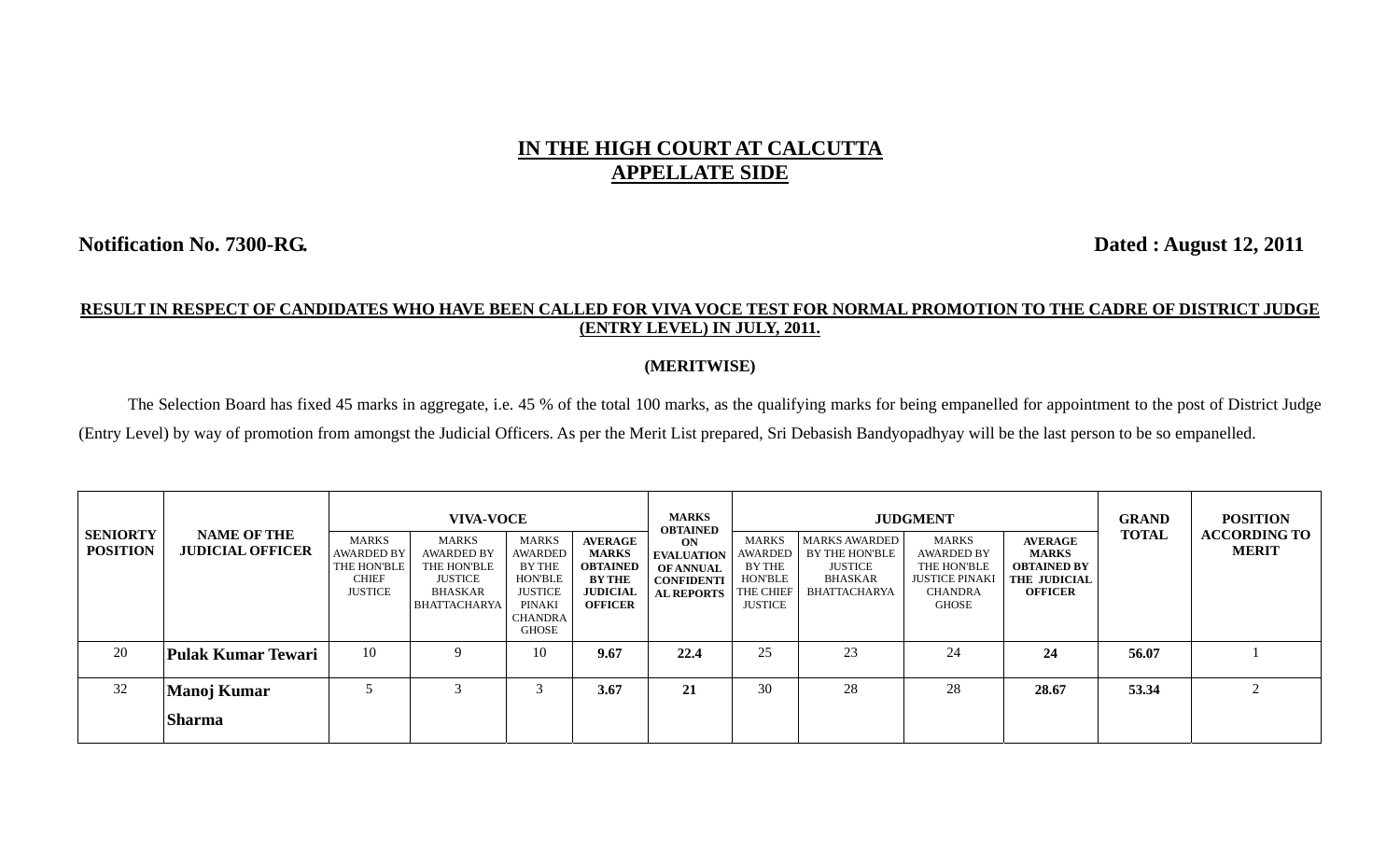| 15             | <b>Partha Pratim Das</b>       | 10             | $\tau$         | 10              | 9 <sup>1</sup> | 14   | 25     | 30     | 30 | 28.33 | 51.33 | 3              |
|----------------|--------------------------------|----------------|----------------|-----------------|----------------|------|--------|--------|----|-------|-------|----------------|
| 34             | <b>Amalendu Bhowmik</b>        | 8              | 5              | $5\overline{)}$ | 6              | 21   | 20     | 23     | 23 | 22    | 49    | $\overline{4}$ |
| $\overline{2}$ | <b>Sibasis Sarkar</b>          | 5              | 5              | 5               | 5              | 18.2 | 25     | 26     | 24 | 25    | 48.2  | 5 <sup>5</sup> |
| 31             | <b>Pallab Ray</b><br>Chowdhury | 5              | $\overline{4}$ | 5 <sup>5</sup>  | 4.67           | 18.2 | 25     | 25     | 25 | 25    | 47.87 | 6              |
| 8              | <b>Quazi Safiur</b><br>Rahaman | $\overline{7}$ | $\overline{4}$ | 5               | 5.33           | 22.4 | 20     | 20     | 20 | 20    | 47.73 | $\overline{7}$ |
| 35             | <b>Debasish Dutta</b>          | $\mathfrak{Z}$ | $\overline{2}$ | $\overline{4}$  | $\mathbf{3}$   | 21   | 20     | 23     | 23 | 22    | 46    | 8              |
| 19             | Subrata Hazra (Saha)           | $\sqrt{5}$     | $\overline{3}$ | 3               | 3.67           | 18.2 | $20\,$ | $27\,$ | 25 | 24    | 45.87 | 9              |
| 33             | <b>Debasish</b>                | 5              | 2              | $\overline{2}$  | $\mathbf{3}$   | 21   | 20     | 23     | 22 | 21.67 | 45.67 | 10             |
|                | Bandyopadhyay                  |                |                |                 |                |      |        |        |    |       |       |                |

## **Candidates securing marks below 45%**

| 28 | Subhra Sankar          |  | 5.67 | 15.4 | 20 | 25                      | 25<br>ت            | 23.33 | 44.4  | . . |
|----|------------------------|--|------|------|----|-------------------------|--------------------|-------|-------|-----|
|    | <b>Bhatta</b>          |  |      |      |    |                         |                    |       |       |     |
| 29 | <b>Asish Kumar Das</b> |  | 1.33 | 23.8 | 15 | $\bigcap$ 1<br>$\sim$ 1 | 18                 | 18    | 43.13 | 12  |
| 10 | <b>Pulak Kumar</b>     |  | 5.33 | 14   | 25 | 22                      | $2^{\circ}$<br>ر_ر | 23.33 | 42.66 | 13  |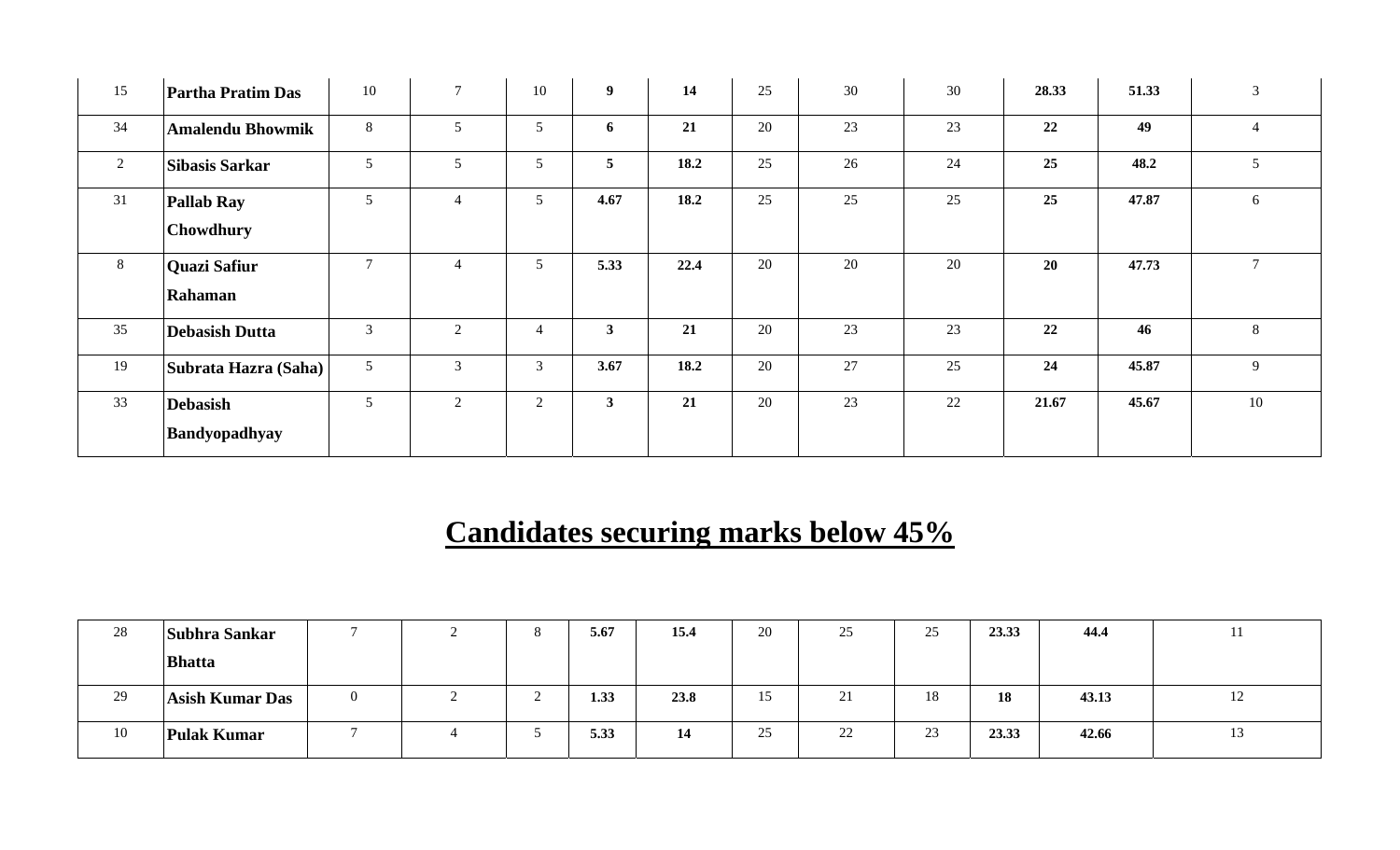|                | Kundu                 |                  |                |                |                |      |    |        |        |       |       |        |
|----------------|-----------------------|------------------|----------------|----------------|----------------|------|----|--------|--------|-------|-------|--------|
| 23             | <b>Arup Basu</b>      | $\overline{0}$   | 2              | $\overline{2}$ | 1.33           | 21   | 18 | 20     | 20     | 19.33 | 41.66 | 14     |
| 16             | Jayati                | $7\overline{ }$  | 5 <sup>5</sup> | 6              | 6              | 15.4 | 20 | 20     | 20     | 20    | 41.4  | 15     |
|                | Bhattacharyya         |                  |                |                |                |      |    |        |        |       |       |        |
|                | (Das)                 |                  |                |                |                |      |    |        |        |       |       |        |
| 26             | <b>Dwijendra Nath</b> | $5\overline{)}$  | $\overline{2}$ | $\mathfrak{Z}$ | 3.33           | 19.6 | 15 | $20\,$ | 20     | 18.33 | 41.26 | $16\,$ |
|                | <b>Roy Barman</b>     |                  |                |                |                |      |    |        |        |       |       |        |
| 14             | <b>Gour Sundar</b>    | 7 <sup>7</sup>   | 5 <sup>5</sup> | 6              | 6              | 11.2 | 20 | 26     | 25     | 23.67 | 40.87 | 17     |
|                | <b>Banerjee</b>       |                  |                |                |                |      |    |        |        |       |       |        |
| 17             | Jayanta               | 5 <sup>5</sup>   | $\overline{4}$ | 5 <sup>5</sup> | 4.67           | 16.8 | 18 | $20\,$ | 20     | 19.33 | 40.8  | 18     |
|                | Chakraborty           |                  |                |                |                |      |    |        |        |       |       |        |
| 37             | <b>Swadesh Ranjan</b> | $\overline{3}$   | $\mathbf{1}$   | $\overline{2}$ | $\overline{2}$ | 22.4 | 15 | 16     | 15     | 15.33 | 39.73 | 19     |
|                | Roy                   |                  |                |                |                |      |    |        |        |       |       |        |
| 24             | <b>Samiran Dutta</b>  | $\boldsymbol{0}$ | $\overline{2}$ | $\overline{2}$ | 1.33           | 18.2 | 20 | $20\,$ | 20     | 20    | 39.53 | $20\,$ |
| 36             | Rabindra Nath         | $\mathfrak{Z}$   | $\overline{2}$ | $\overline{2}$ | 2.33           | 18.2 | 18 | $18\,$ | $20\,$ | 18.67 | 39.2  | 21     |
|                | <b>Malik</b>          |                  |                |                |                |      |    |        |        |       |       |        |
| $\mathfrak{Z}$ | Shyamalendu           | $\mathfrak{Z}$   | $\overline{3}$ | $\mathfrak{Z}$ | $\mathbf{3}$   | 15.4 | 20 | $20\,$ | 21     | 20.33 | 38.73 | 22     |
|                | Ghosal                |                  |                |                |                |      |    |        |        |       |       |        |
| 25             | <b>Shyamal Kumar</b>  | 5 <sup>5</sup>   | $\overline{2}$ | $\overline{2}$ | 3 <sup>1</sup> | 23.8 | 10 | 12     | $12\,$ | 11.33 | 38.13 | 23     |
|                | <b>Biswas</b>         |                  |                |                |                |      |    |        |        |       |       |        |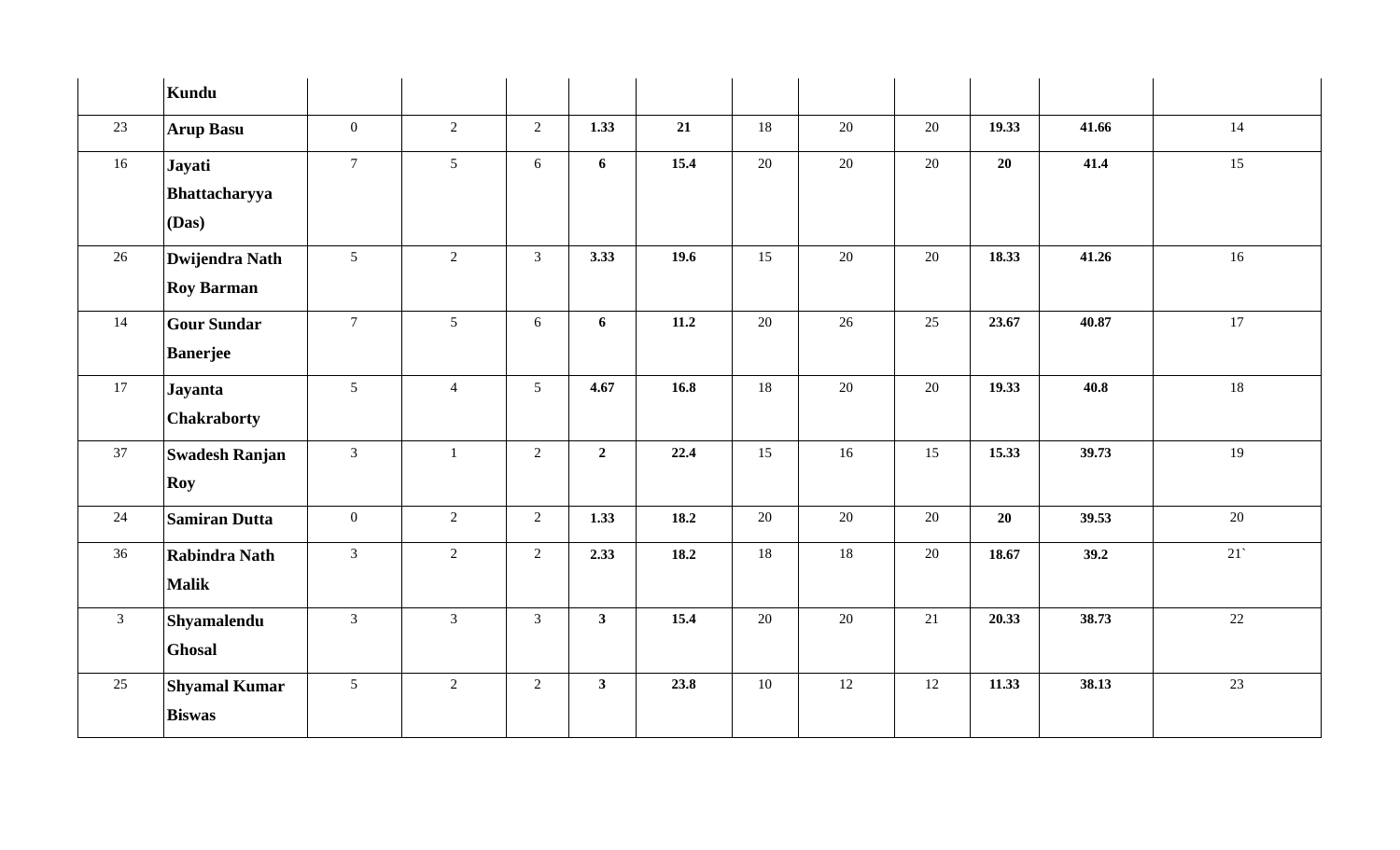| 21              | <b>Somnath</b>          | $\mathbf{0}$    | 2              | 2               | 1.33           | 19.6 | 15 | 17 | 17 | 16.33 | 37.26 | 24 |
|-----------------|-------------------------|-----------------|----------------|-----------------|----------------|------|----|----|----|-------|-------|----|
|                 | <b>Mukherjee</b>        |                 |                |                 |                |      |    |    |    |       |       |    |
| 39              | <b>Tapan Kumar</b>      | $\overline{0}$  | $\mathbf{1}$   | $\mathbf{1}$    | 1.33           | 21   | 10 | 18 | 16 | 14.67 | 37    | 25 |
|                 | Sinha-II                |                 |                |                 |                |      |    |    |    |       |       |    |
| $\overline{7}$  | Abani Kanta Laha        | $\mathbf{0}$    | 2              | $\overline{2}$  | 1.33           | 16.8 | 15 | 20 | 20 | 18.33 | 36.46 | 26 |
| $\overline{4}$  | Sandipan                | $\mathbf{0}$    | $\overline{2}$ | $\overline{2}$  | 1.33           | 16.8 | 15 | 19 | 20 | 18    | 36.13 | 27 |
|                 | Bandyopadhyay           |                 |                |                 |                |      |    |    |    |       |       |    |
| 9 <sup>°</sup>  | Jayanti Ray             | $5\overline{)}$ | $\mathfrak{Z}$ | $5\overline{)}$ | 4.33           | 12.6 | 15 | 21 | 21 | 19    | 35.93 | 28 |
|                 | (Moitra)                |                 |                |                 |                |      |    |    |    |       |       |    |
| 6               | Subhabrata              | $\mathbf{0}$    | 2              | 2               | 1.33           | 16.8 | 12 | 20 | 21 | 17.67 | 35.8  | 29 |
|                 | Chowdhury               |                 |                |                 |                |      |    |    |    |       |       |    |
| 30              | <b>Dharani Adhikary</b> | $\mathbf{0}$    | 2              | 2               | 1.33           | 18.2 | 15 | 16 | 16 | 15.67 | 35.2  | 30 |
| $8\phantom{.}$  | <b>Tapan Kumar</b>      | 2               | 2              | $\overline{2}$  | $\overline{2}$ | 14   | 15 | 20 | 20 | 18.33 | 34.33 | 31 |
|                 | Sinha-I                 |                 |                |                 |                |      |    |    |    |       |       |    |
| $\mathbf{1}$    | <b>Tapan Maiti</b>      | Absent          | Absent         | Absent          | $\mathbf{0}$   | 9.8  | 25 | 20 | 25 | 23.33 | 33.13 | 32 |
| 38              | <b>Karna Prasad</b>     | $\overline{0}$  | $\mathbf{1}$   | $\overline{1}$  | 1.33           | 16.8 | 10 | 16 | 15 | 13.67 | 31.8  | 33 |
|                 | <b>Burman</b>           |                 |                |                 |                |      |    |    |    |       |       |    |
| $5\overline{)}$ | <b>Subodh Kumar</b>     | $\overline{0}$  | 2              | $\overline{2}$  | 1.33           | 12.6 | 10 | 20 | 20 | 16.67 | 30.6  | 34 |
|                 | <b>Batabyal</b>         |                 |                |                 |                |      |    |    |    |       |       |    |
| 27              | <b>Debashis Halder</b>  | $\mathbf{0}$    | 2              | 2               | 1.33           | 15.4 | 10 | 16 | 15 | 13.67 | 30.4  | 35 |